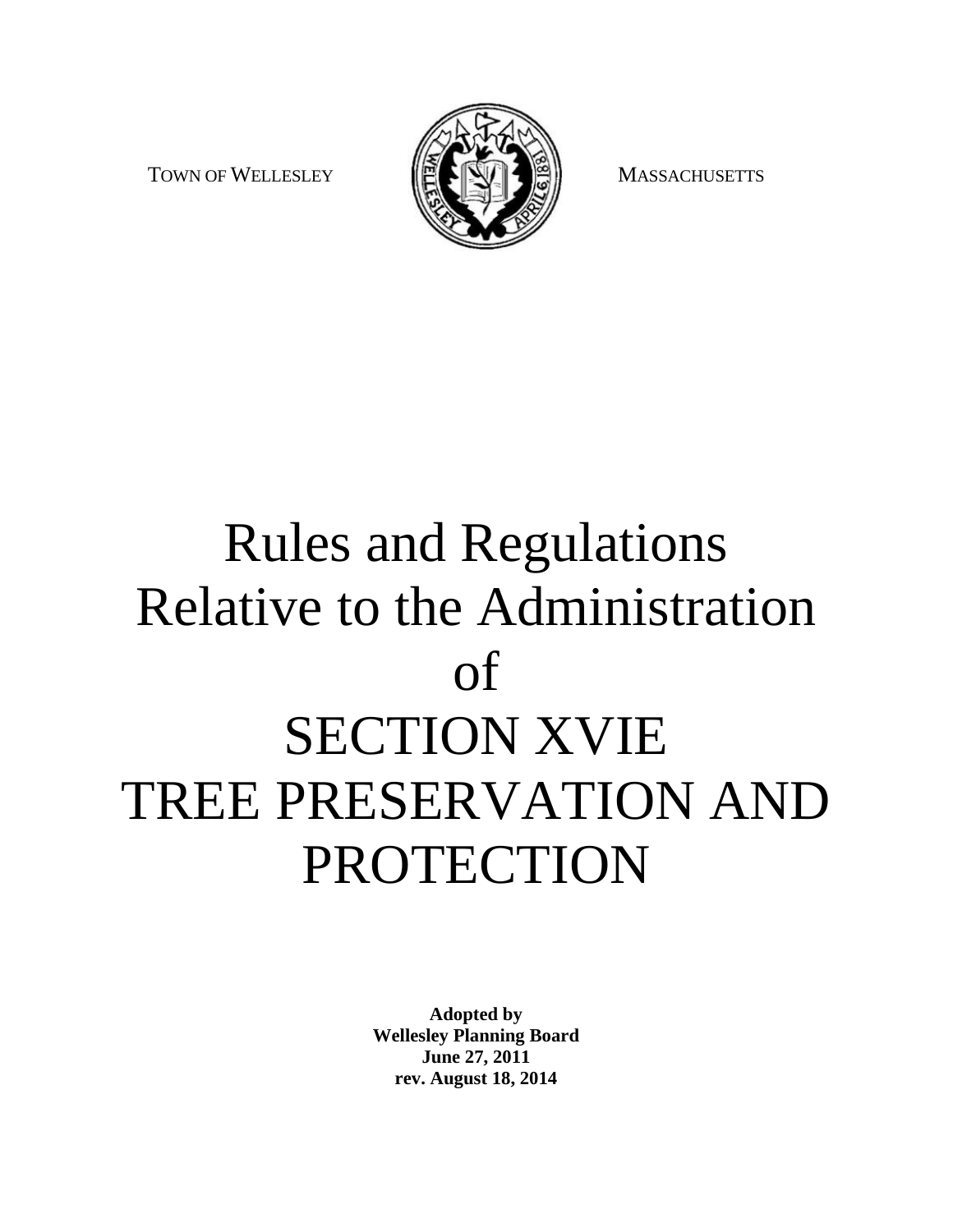TOWN OF WELLESLEY



**MASSACHUSETTS** 

# TREE BYLAW RULES AND REGULATIONS

|                        | <b>Table of Contents</b> |  |
|------------------------|--------------------------|--|
|                        |                          |  |
|                        |                          |  |
|                        |                          |  |
|                        |                          |  |
|                        |                          |  |
| <b>A.</b>              |                          |  |
| В.                     |                          |  |
| C.                     |                          |  |
| D.                     |                          |  |
|                        |                          |  |
| Α.                     |                          |  |
| В.                     |                          |  |
| C.                     |                          |  |
|                        |                          |  |
|                        |                          |  |
| <b>List of Figures</b> |                          |  |

| <b>NAME OF A 15 WHOM</b> |  |
|--------------------------|--|
|                          |  |
|                          |  |
|                          |  |
|                          |  |
|                          |  |
|                          |  |

# **List of Tables**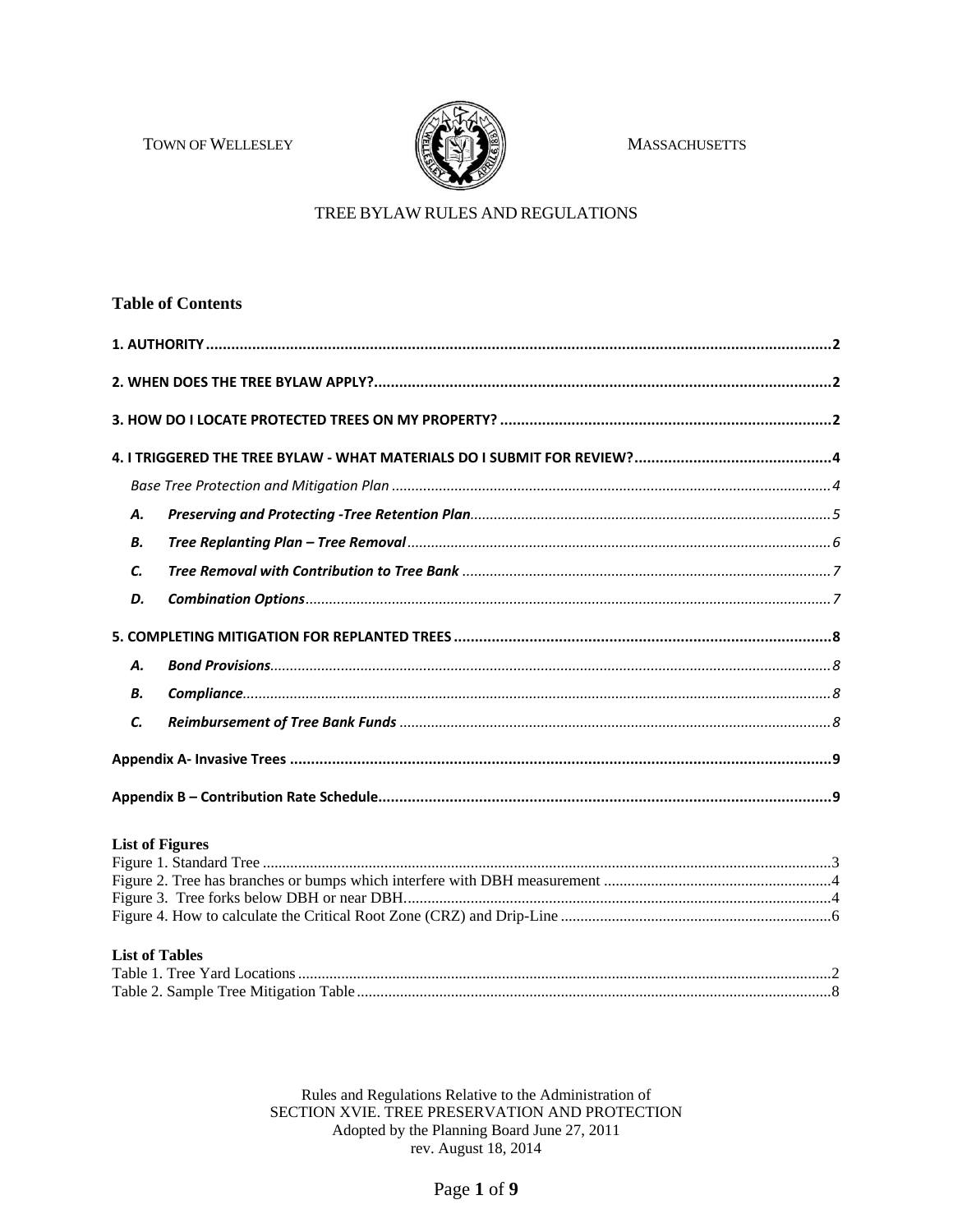# <span id="page-2-0"></span>**1. AUTHORITY**

Pursuant to Section XVIE, G. Rules and Regulations of the Town of Wellesley Zoning Bylaw, these Rules and Regulations may prescribe the size, form, contents, style, and number of copies of plans and specifications, the procedure for the submission and approval of such plans, the procedure for determining final compliance with these regulations, and the criteria and procedure regarding the Planning Board's acceptance of sureties (i.e., bonds, letters of credit, etc.) intended to satisfy the requirements of subsection F.2.b.i. of Section XVIE. If any requirement of these Rules and Regulations conflicts with a provision of the Wellesley Zoning Bylaw the latter shall govern.

# <span id="page-2-1"></span>**2. WHEN DOES THE TREE BYLAW APPLY?**

|                                                                                                                               | YES | NO |
|-------------------------------------------------------------------------------------------------------------------------------|-----|----|
| Are you demolishing a structure with a footprint of 250 sq. ft. or greater?                                                   |     |    |
| Are you constructing a structure on a vacant lot?                                                                             |     |    |
| Are you constructing a retaining wall with a height of 4 feet or greater?                                                     |     |    |
| Are you constructing a structure or an addition that increases the total existing<br>footprint (lot coverage) by 50% or more? |     |    |

If you answered *YES* to any of these questions, and there is a Protected Tree located on your property (*see 3. HOW DO I LOCATE PROTECTED TREES ON MY PROPERTY?*), the Tree Bylaw applies to your project. Remember that **Protected Trees removed within the past 12 months prior to an application for any of the projects above are also subject to the requirements of the Tree Bylaw**.

# <span id="page-2-2"></span>**3. HOW DO I LOCATE PROTECTED TREES ON MY PROPERTY?**

a. SINGLE FAMILY RESIDENTIAL PROPERTY: If a project triggers the Tree Bylaw and the site is in a Single Residence District 10, 15, 20, 30, or 40, or a General Residence District, any tree with a DBH (Diameter at Breast Height) of 10" or greater within the following Tree Yards is considered to be a Protected Tree. Table 1 depicts the location on the lot, or Tree Yard, where trees 10" DBH or greater must be protected if retained or compensated for if removed.

| Table 1. Tree Yard Locations - Property Zoned Single Residence District or General Residence District |                          |      |      |  |
|-------------------------------------------------------------------------------------------------------|--------------------------|------|------|--|
| Zoning District                                                                                       | Minimum Tree Yard (feet) |      |      |  |
|                                                                                                       | Front                    | Side | Rear |  |
| <b>SRD 10</b>                                                                                         | 20                       | 10   | 10   |  |
| <b>SRD 15</b>                                                                                         | 20                       | 20   | 20   |  |
| <b>SRD 20</b>                                                                                         | 20                       | 20   | 20   |  |
| <b>SRD 30</b>                                                                                         | 40                       | 30   | 30   |  |
| <b>SRD 40</b>                                                                                         | 40                       | 40   | 40   |  |
| <b>General Residence District</b>                                                                     | 20                       | 10   | 10   |  |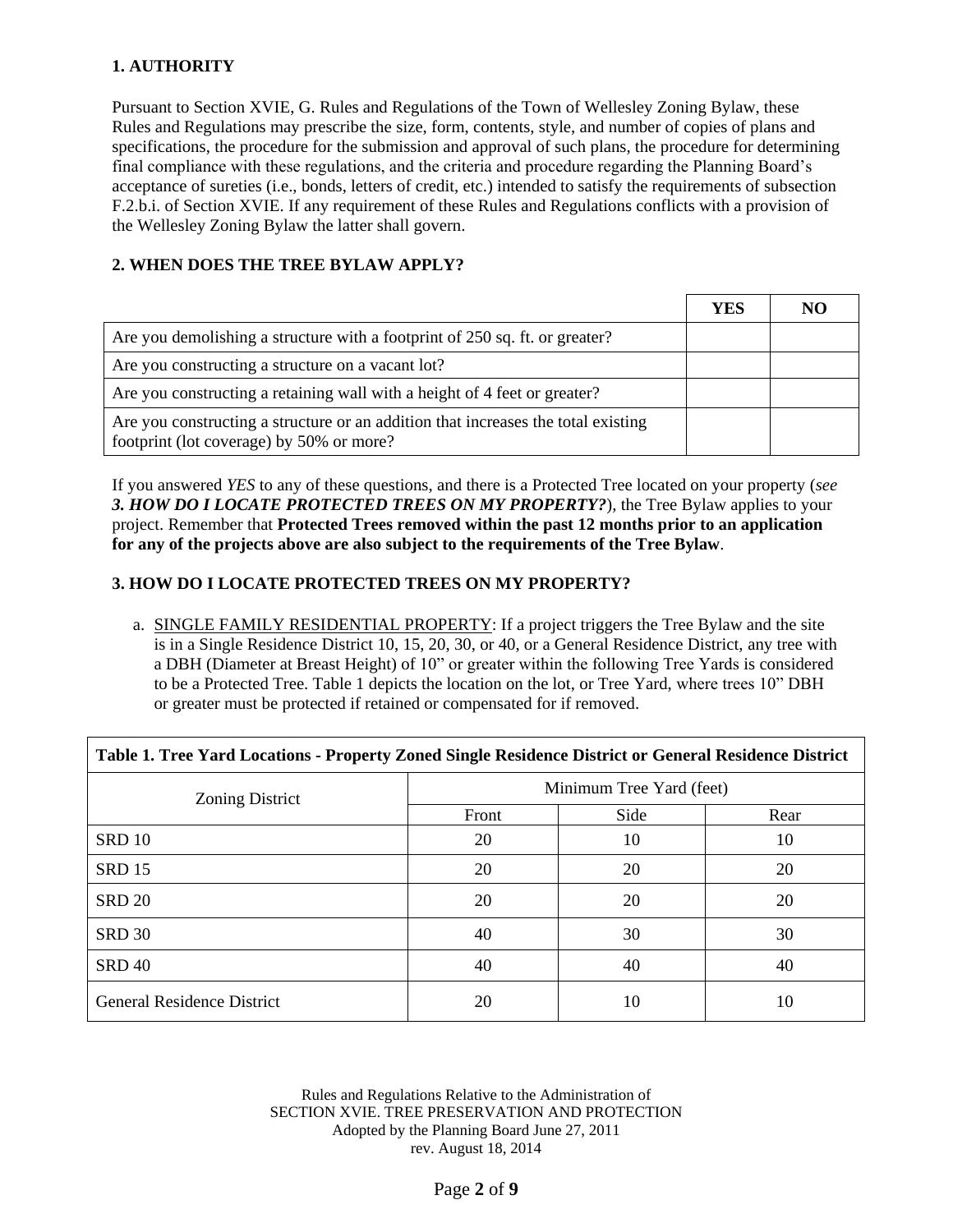- b. MULTI-FAMILY AND COMMERCIAL/OFFICE PROPERTY: If a project triggers the Tree Bylaw and the site is in any of the following zoning districts, any tree with a DBH of 10" or greater located anywhere on the property is considered to be a Protected Tree and must be protected if retained or compensated for if removed: Townhouse, Multi-Family, Educational, Educational A, Educational B, Lower Falls Village Commercial, Wellesley Square Commercial, Limited Business, Business, Business A, Industrial, Industrial A, Administrative or Professional, Limited Residence, Limited Apartment.
- c. DETERMINING TREE DIAMETER: Trees with a diameter of 10" or greater and located on property as specified in a. or b. above, are considered to be Protected Trees. The diameter of a tree is measured at breast height, which is considered to be the area of the trunk four and one-half (4.5) feet above the existing grade at the base of the tree; the following formula may be used to determine the diameter:

Tree circumference at breast height  $\pi$  = diameter

Example: Tree circumference at breast height =  $32$ "  $\pi$  = 3.14159  $32" \quad 3.14159 = 10.18" \text{ DBH}$ 

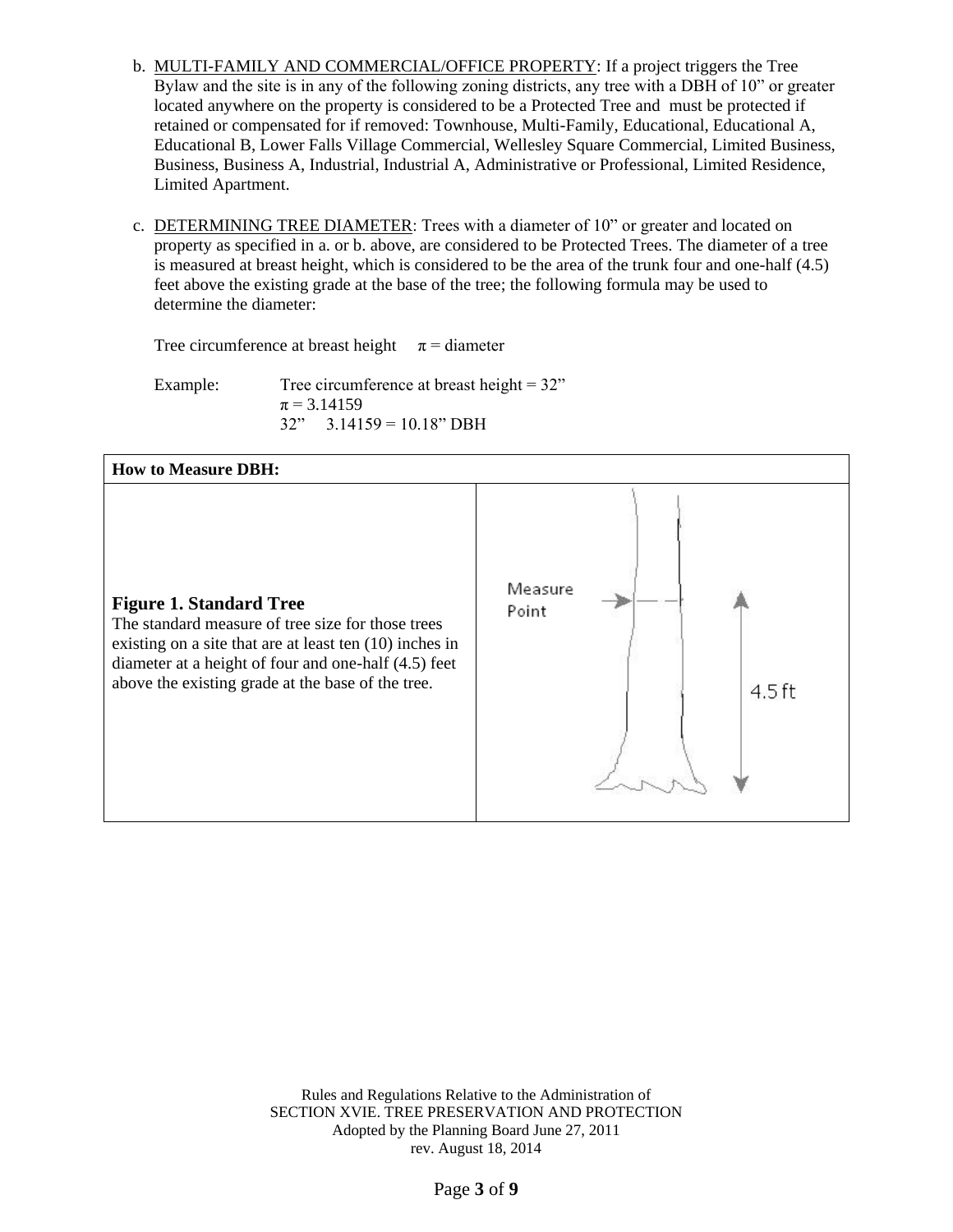# **Figure 2. Tree has branches or bumps which interfere with DBH measurement**

Measure DBH below the branch or bump. Some references say to measure a foot below the branching point, which assumes this point is the smallest diameter of the trunk below 4.5 ft. US Forest Service measures DBH immediately above point where bumps or branches cease to affect diameter of the stem. The underlying concept is to measure the diameter that would be closest to the expected DBH if branches or other irregularities were not present. Record the height at which the diameter measured.

# **Figure 3. Tree forks below DBH or near DBH.**

If a tree splits into multiple trunks below four and one-half (4.5) feet above the existing grade, the DBH shall be considered to be the measurement taken at the narrowest point beneath the split. The height of the DBH measurement and the fork should be noted (e.g., 3 ft diameter @ 2 ft [Forks @ 4 ft]).



# <span id="page-4-0"></span>**4. I TRIGGERED THE TREE BYLAW - WHAT MATERIALS DO I SUBMIT FOR REVIEW?**

If the Tree Bylaw applies, Protected Trees may be preserved and protected, removed and replaced with new trees, or removed and compensated with a contribution to the Tree Bank. The following materials are required:

# <span id="page-4-1"></span>Base Tree Protection and Mitigation Plan

A Base Tree Protection and Mitigation Plan is a plan submitted to the Building Department with an application for demolition or construction, showing the location of Protected Trees. This plan may be part of a landscape plan or a separate plan.

- 1. The Base Tree Protection and Mitigation Plan shall, at a minimum, include the following elements:
	- a) Boundaries of the subject property, including all property lines, easements, and right-ofways of public and private ways;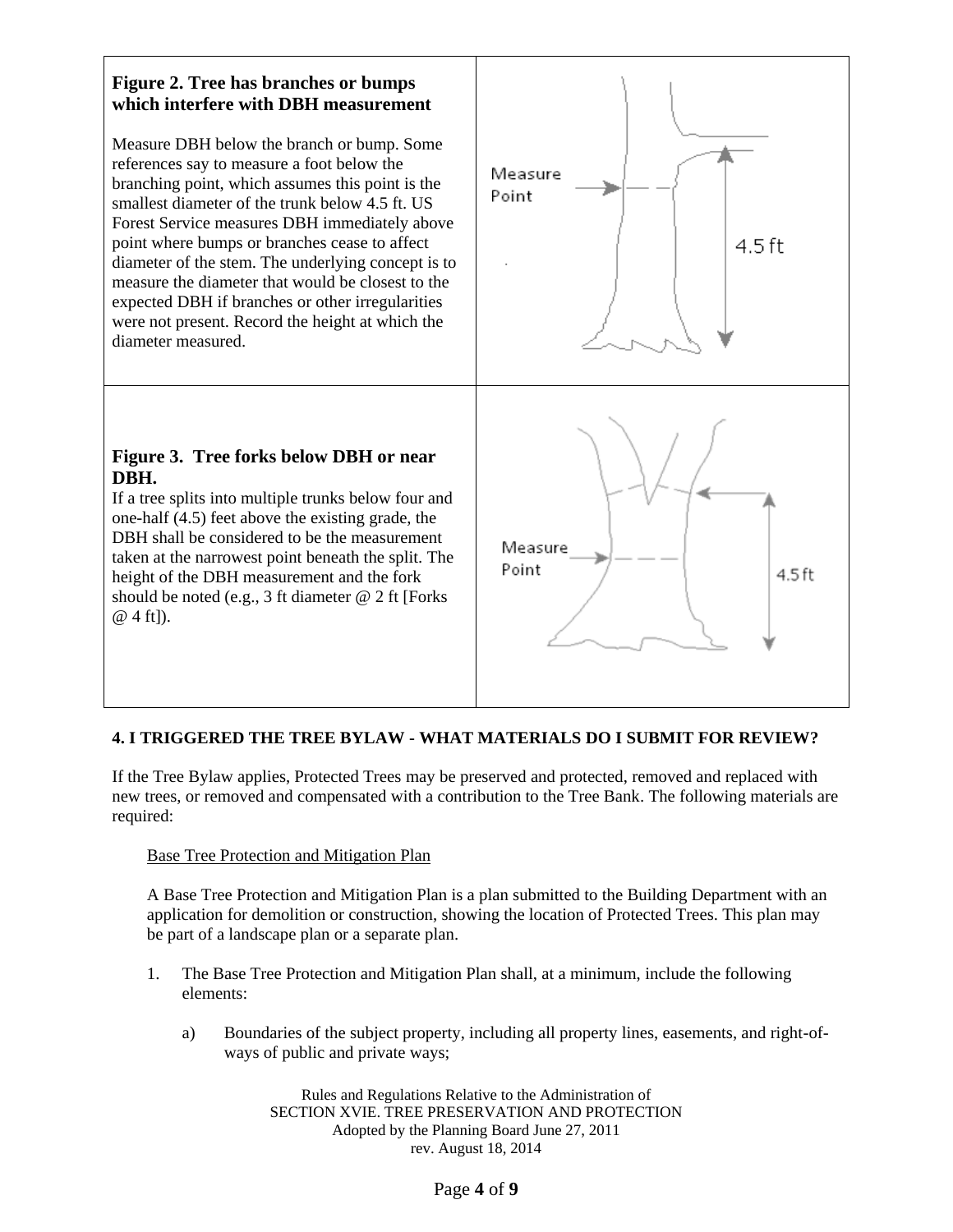- b) The location of all existing buildings, driveways, retaining walls and other improvements, with an indication of those features to be retained or removed/demolished;
- c) The location of all planned buildings, driveways, retaining walls and other improvements;
- d) The location of the Tree Yard for projects located in a Single Residence or General Residence District;
- e) The location, height, DBH, and species of all existing Protected Trees and all Protected Trees that were removed within twelve (12) months prior to application with an indication of those Protected Trees to be removed and those to be retained, if applicable;
- 2. All plans must be drawn to a uniform scale (preferably  $1" = 10'$ ,  $1" = 20'$ , or  $1" = 30'$ ). All plans shall be a minimum size of 11" x 17" (preferred) and a maximum size of 24" x 36", with  $\frac{3}{4}$ " borders. Letter sizes on plans should be no smaller than  $1/8$ ".
- 3. All Tree Protection and Mitigation Plans shall be prepared, stamped, dated and signed by a Registered Land Surveyor. If a plan is submitted by a Registered Landscape Architect, the plan must also be stamped by a Registered Land Surveyor.

In addition to the preceding requirements:

- $\bullet$ If Protected Trees that are intended to be **preserved and protected**, additional elements must be added to the Plan as outlined in A below.
- If Protected Trees that are intended to be **removed and compensated for on site by replanting new trees**, additional elements must be added to the Plan as outlined in B below.
- If Protected Trees that are intended to be **removed and compensated for with a contribution to the Tree Bank**, the procedures in C below must be followed.

#### <span id="page-5-0"></span>**A. Preserving and Protecting -Tree Retention Plan**

The following plan and submittal requirements must be submitted when a Protected Tree is proposed to be retained.

- 1. The Critical Root Zone, Drip-Line and location of the Tree Save Area shall be shown for all Protected Trees to be retained (*see Figure 4 below*).
- 2. Submitted plans shall specify the tree protection measures to be installed.
- 3. Prior to the commencement of construction, written documentation prepared, stamped, dated, and signed by a Certified Arborist must be submitted to the Building Department confirming the Tree Save Area has been installed correctly and consistent with submitted plans.
- 4. For projects that encroach within the CRZ a maintenance plan shall be submitted for such trees and shall be prepared, stamped, dated and signed by a Certified Arborist; at a minimum, the maintenance plan shall identify the course of action that will be taken to maintain the tree in good health for a period of no less than twenty-four (24) months from the date of Final Inspection or issuance of Certificate of Occupancy.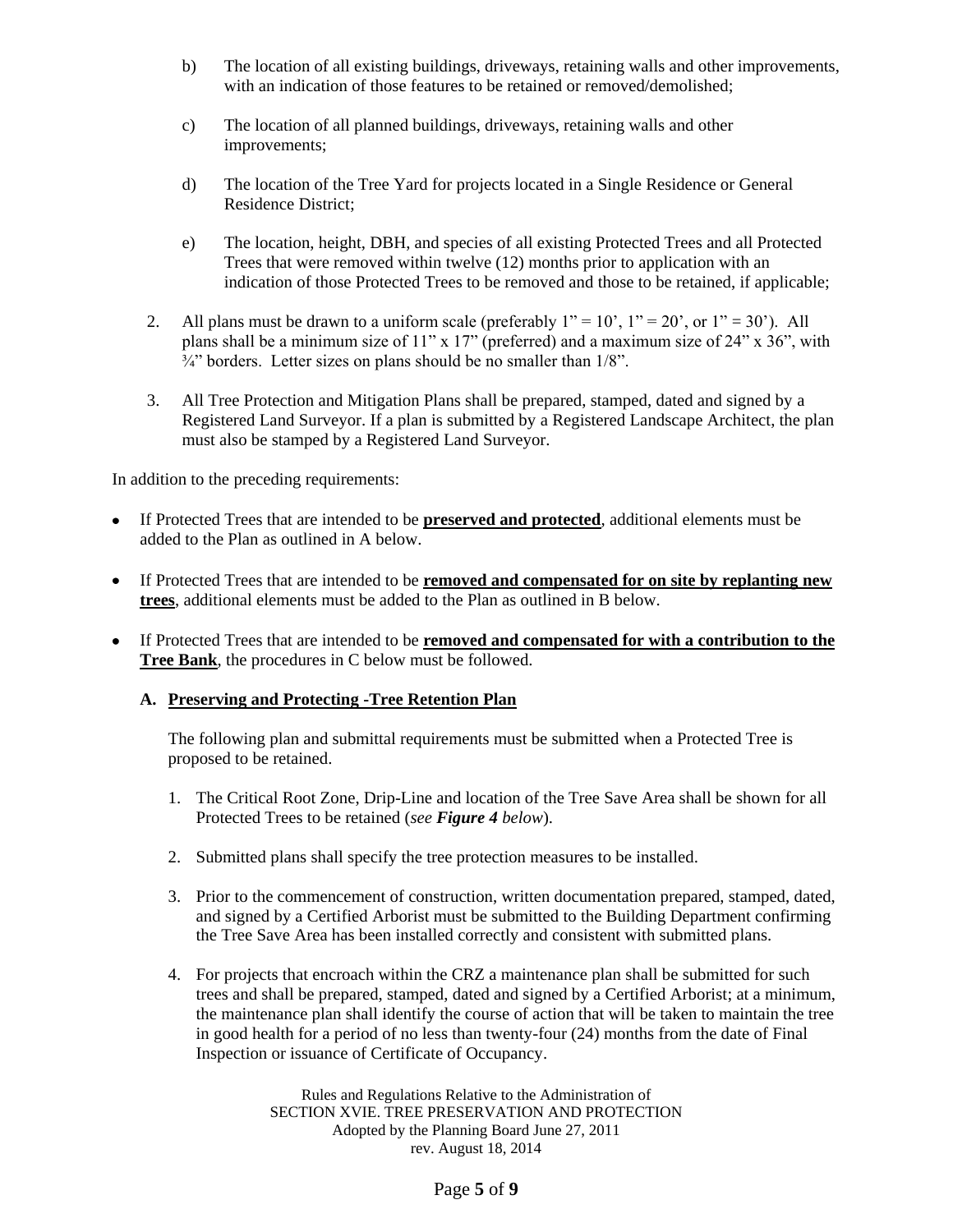

#### <span id="page-6-0"></span>**B. Tree Replanting Plan – Tree Removal**

The following plan and submittal requirements must be submitted for proposed trees to be planted to compensate for the removal of a Protected Tree.

1. The location, caliper, species, and planting schedule of trees to be replanted to mitigate the removal of a Protected Tree(s). One-half (0.5) inches of caliper of new trees is needed to mitigate 1 DBH inch of Protected Trees removed.

When choosing the Replanting Option, remember the following:

- 1. Each new tree must have a minimum caliper of 2 inches.
- 2. Replanting must be complete prior to Final Inspection or the issuance of a Certificate of Occupancy.
- 3. Applicants have the ability to plant on land abutting the applicant's land, with the express written approval of the abutting property owner.
- 4. Overstory Tree species, which are trees that will generally reach a mature height of greater than 40 feet, if removed, must be replaced with an Overstory Tree species.
- 5. Invasive tree species identified in Appendix A shall not be replanted to mitigate the removal of a Protected Tree.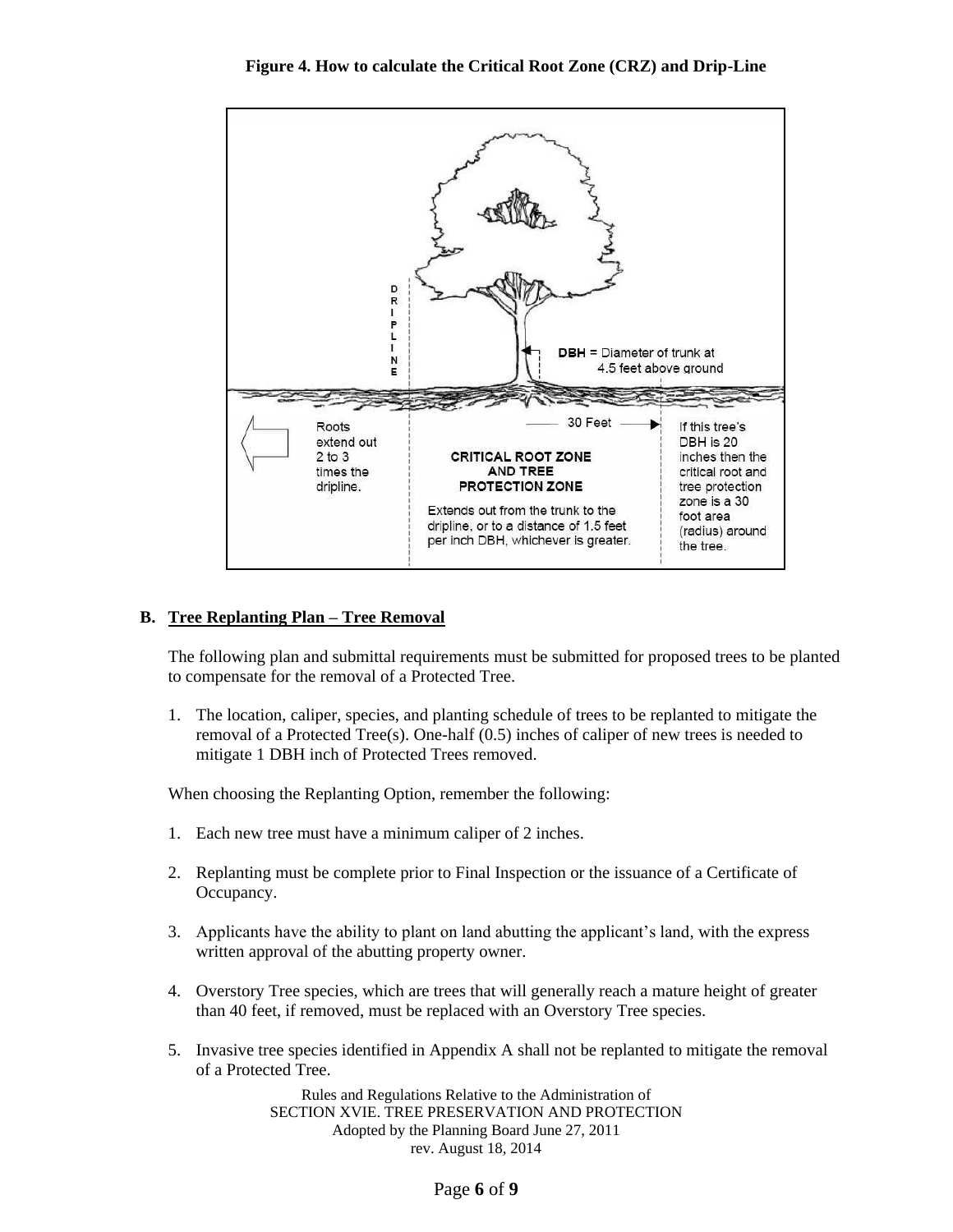## <span id="page-7-0"></span>**C. Tree Removal with Contribution to Tree Bank**

The Base Tree Protection and Mitigation Plan shall be required to inventory the number of Protected Trees to be removed and the associated contribution amount based on the total DBH inches to be removed. The Contribution Rate Schedule is attached as Appendix B.

#### <span id="page-7-1"></span>**D. Combination Options**

Any combination of Tree Retention, Tree Replanting, or Tree Removal with Contribution to the Tree Bank can be used. Tree mitigation for those trees removed must be clearly identified either on the submitted plan or in a written document accounting for each DBH inch of Protected Trees removed and the mitigation proposed. This is not required for tree retention.

The Building Department may request that the applicant submit additional materials for consideration before issuing a permit.

|                                                                                                                         |                                                | <b>Table 2. Sample Tree Mitigation Table</b>                        |            |
|-------------------------------------------------------------------------------------------------------------------------|------------------------------------------------|---------------------------------------------------------------------|------------|
|                                                                                                                         | Protected Trees to be Removed                  |                                                                     |            |
|                                                                                                                         | Site Key                                       | <b>Tree Species</b>                                                 | <b>DBH</b> |
|                                                                                                                         | A                                              | Maple                                                               | 14"        |
|                                                                                                                         | B                                              | Red Oak                                                             | 30"        |
| Table 2. provides an example of combining                                                                               | $\overline{C}$                                 | Red Oak                                                             | 30"        |
| Tree Replanting and Contribution options to<br>compensate for the removal of Protected                                  | D                                              | Hawthorn                                                            | 10"        |
| Trees. Under this example, five Protected                                                                               | E                                              | Dogwood                                                             | 10"        |
| Trees totaling 94 DBH inches were                                                                                       |                                                | Total                                                               | 94"        |
| removed. The applicant chose to replant<br>three trees totaling 7.5 caliper inches. Since                               | <b>Compensation for Protected Tree Removal</b> |                                                                     |            |
| tree replanting is required at a rate of 0.5"                                                                           | <b>Tree Replanting</b>                         |                                                                     | Caliper    |
| for every DBH inch removed, the 7.5" of<br>new trees accounts for 15 DBH inches of                                      | 1, 2.5" Red Oak                                |                                                                     | 2.5"       |
| Protected Trees removed; therefore, the<br>applicant would have 79 DBH inches<br>remaining to compensate for, which was | 2, 2.5" Maple                                  |                                                                     | 5"         |
|                                                                                                                         |                                                | Total                                                               | 7.5"       |
| done through a contribution to the Tree                                                                                 | <b>Tree Bank Contribution</b>                  |                                                                     |            |
| Bank at the rates identified in the                                                                                     | Remaining DBH inches to be compensated: 79"    |                                                                     |            |
| Contribution Rate Schedule attached as<br>Appendix B.                                                                   | 20 x \$150                                     |                                                                     | \$3,000    |
|                                                                                                                         | 55 x \$250                                     |                                                                     | \$13,750   |
|                                                                                                                         | 4 x \$400                                      |                                                                     | \$1,600    |
|                                                                                                                         |                                                | Total                                                               | \$18,350   |
|                                                                                                                         |                                                | <b>Total DBH Inches Compensated</b><br>$79" + (7.5 \times 2) = 94"$ |            |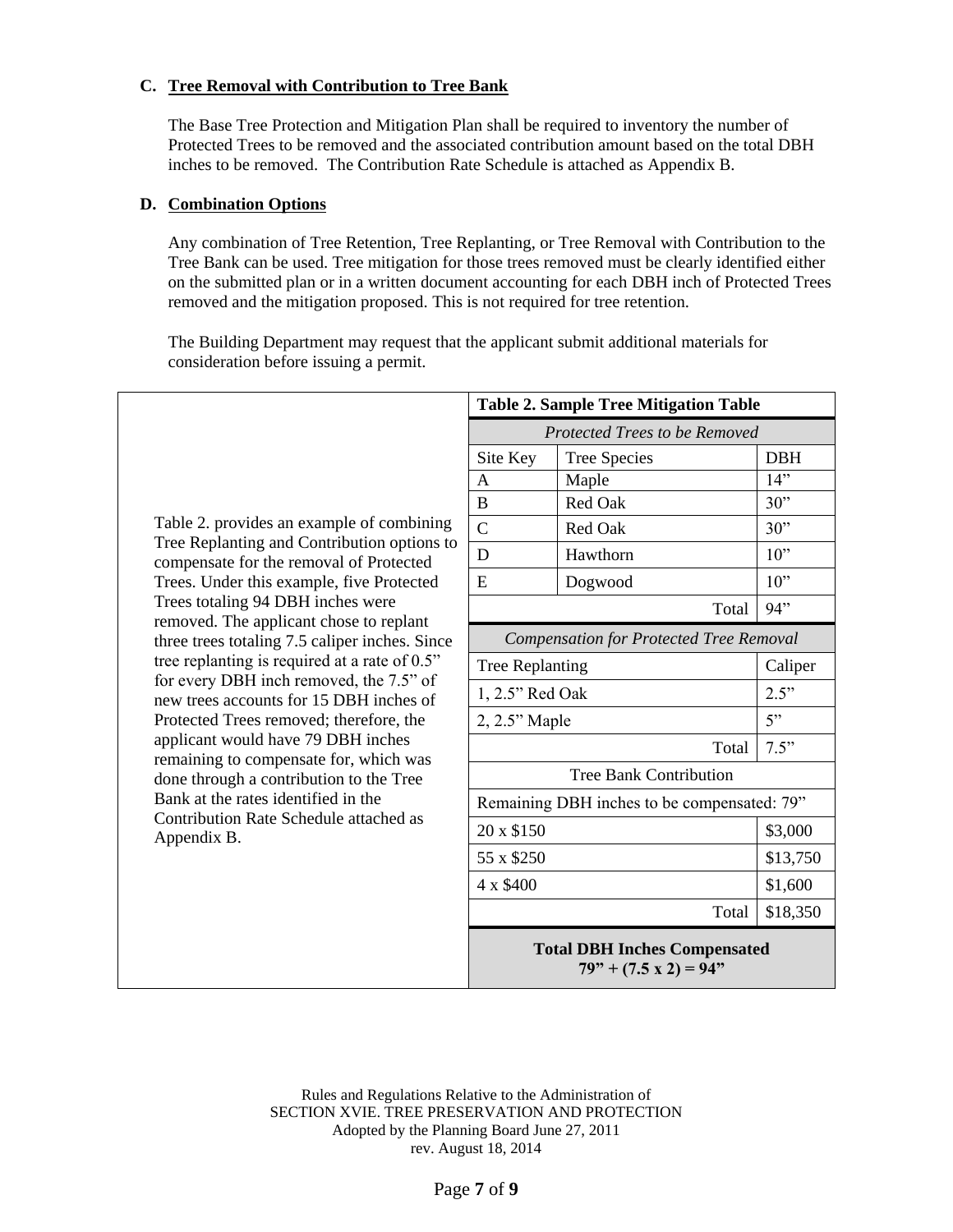# <span id="page-8-0"></span>**5. COMPLETING MITIGATION FOR REPLANTED TREES**

## <span id="page-8-1"></span>**A. Bond Provisions**

If weather conditions prevent the installation of replacement trees, at least 30 days prior to the Final Inspection the property owner may contact the Planning Department to post a bond in an amount equal to the cost of the replacement trees estimated by either a Landscape Architect or Certified Arborist. The Planning Department will hold bonds, in an interest bearing account, for no longer than 12 months. After 12 months, the bond shall be released to the Tree Bank as mitigation for the tree removal and the balance of the alternative Tree Bank Contribution required shall be sent to the property owner for payment. After 30 days if the outstanding balance is not paid, the property owner shall be notified they have committed a zoning violation and may be fined up to \$300.00 a day until such time as the violation is mitigated.

The Planning Department may extend the bond for no more than 6 months from the original 12 month period.

#### <span id="page-8-2"></span>**B. Compliance**

Sign off on the Final Inspection for additions or issuance of a Certificate of Occupancy by the Building Department will serve as verification that all requirements of the Tree Bylaw have been met or have been assured.

#### <span id="page-8-3"></span>**C. Reimbursement of Tree Bank Funds**

Prior to the issuance of a Final Inspection and/or Certificate of Occupancy for a triggering project, an applicant may request that contributions previously made to the Tree Bank be reimbursed and may propose revising a replanting plan or filing a new replanting plan; however, once a Final Inspection and/or Certificate of Occupancy has been issued for a triggering project, such reimbursement shall not be allowed.